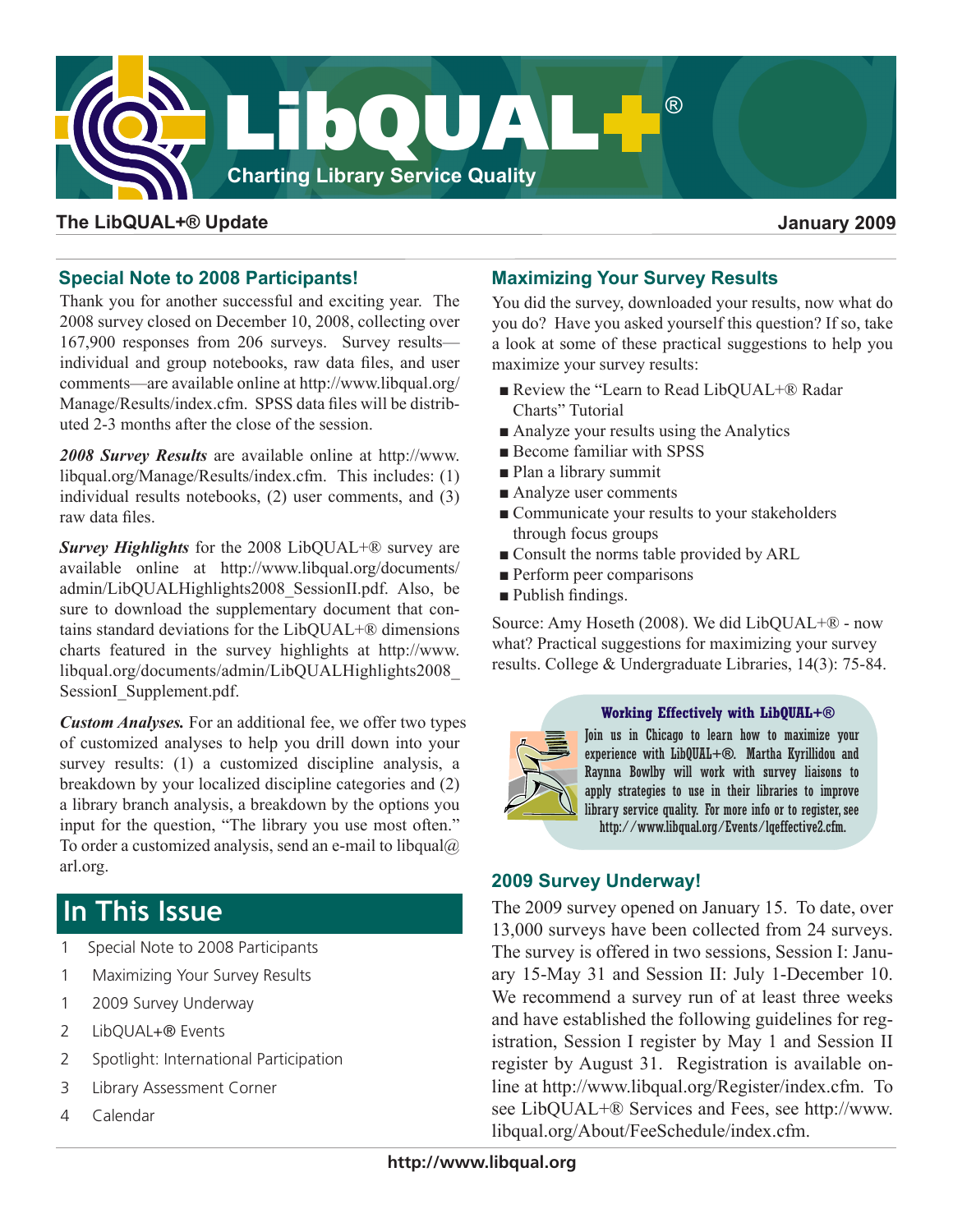## **Events**

### **Booth Consultations @ ACRL**

#### *MINES for Libraries*®

Raynna Bowlby, Library Management Consulting, will be available for individual consultations at our Washington State Convention & Trade Center Booth #837 on Friday & Saturday, March 14-15 at 10am-4pm.

#### *Library Scorecard Consultants at our ACRL Booth*

Ted Jackson and Laura Downing from Ascendant Management will be available on Friday afternoon to discuss developments of the ARL Library Scorecard project.

To reserve a timeslot for either consultation, please send an e-mail to [libqual@arl.org,](mailto:libqual@arl.org) and indicate your date and time preference.

### **Google Analytics @ ARL**

We are pleased to offer a full day of Google Analytics training, to be held in partnership with LunaMetrics (a Google Analytics Authorized Consultant). Google Analytics is a tool that can help you learn where your Web site visitors are coming from and how they interact with your Web pages; use this knowledge to help improve your site and overall user experience.

For more information about this event, see [http://www.](http://old.libqual.org/Events/index.cfm) [libqual.org/Events/index.cfm](http://old.libqual.org/Events/index.cfm).

#### **Working Effectively with LibQUAL+**®

In this workshop, Martha Kyrillidou (ARL) and Raynna Bowlby (ARL and Simmons College) will work with staff responsible for administering the LibQUAL+® survey to develop work plans that they can apply in their libraries after they receive the survey results, including how to analyze and present results visually, identify actionable items, and much more! The workshop is being held at the ALA Annual Conference on Monday, July 13, 2009 from 11:00am to 5:00pm in Chicago, IL. For more information about or to register for this event, see [http://www.libqual.](http://old.libqual.org/Events/lqeffective2.cfm) [org/Events/lqeffective2.cfm](http://old.libqual.org/Events/lqeffective2.cfm).

#### **Strut Your Stuff at the 2009 Share Fair**

LibQUAL+® will host the 2009 Share Fair on Monday, July 13, 2009 in conjunction with the ALA Annual Conference in Chicago, IL. For the Share Fair, we are seeking contributors who will provide poster sessions, displays, or materials related to their marketing, administration and use of LibQUAL+®. This event is open to all past, current, and potential LibQUAL+® participants. Interested in contributing? Send an email to [libqual@arl.org.](mailto:libqual@arl.org)

### **Service Quality Measurement in Libraries: A LibQUAL+® Exchange**

This event will be held in conjunction with the 8th Northumbria International Conference on Performance Measurement in Libraries and Information Services, August 17, 2009. LibQUAL+® participants and interested parties are invited to participate and attend. To register: http://www. libqual.org/Events/northumbria.cfm.

S P  $\delta$ , In 2008, we welcomed universities from France (5), Japan (3), Mexico (1), and the United Kingdom (1). With them they brought new language versions—Japanese, Spanish, and Welsh—that increased our translation offerings to 16.

O T L Keio University, Osaka University, and Kanazawa University launched surveys through the LibQUAL Japan consortium, collecting over 10,000 responses. ARL has established a partnership with Maruzen Corporation, a Japanese vendor, to increase the participation of universities and facilitate work on library assessment in Japan. The 2009 roster is anticipating the participation of more Japanese libraries!

I G H The Université Lyon 1, Université d'Angers, Université François Rabelais de Tours, Université Paris Decartes, and Université Toulouse 1 Sciences Sociales launched surveys through the LibQUAL France consortium, collecting over 8,900 responses.

- T The Institutio Tecnológico de Estudios Superiores de Monterrey and the University of Wales Bangor launched the first Spanish and Welsh surveys, respectively.
- O N If you are interested in translating the LibQUAL+® survey, please send an e-mail to [libqual@arl.org](mailto:libqual@arl.org). We accept proposals the year prior to the actual year of participation.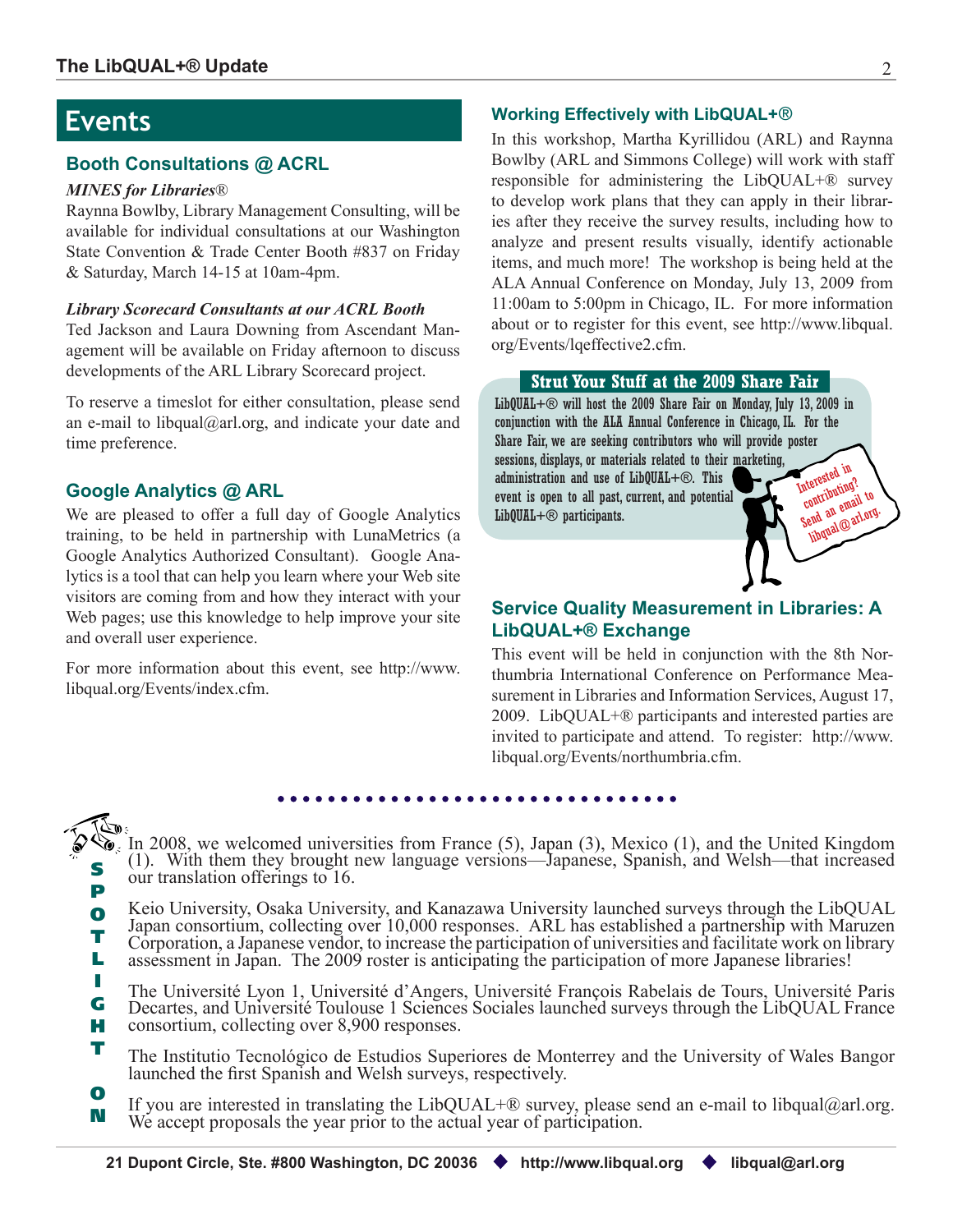## **Library Assessment Corner**

#### **2009 ALA Midwinter Meeting Presentations Now Available Online**

In January, LibQUAL+® offered training sessions: (1) Survey Introduction, (2) Survey Administration, and (3) Survey Results in conjunction with the ALA Midwinter Meeting in Denver, CO. Colleen Cook and Bruce Thompson (Texas A&M) discussed the latest applications and research of the survey protocol. Amy Hoseth (Colorado State) and Karen Neurohr (Oklahoma State) presented ways to maximize LibQUAL+® survey results. Presentations from the above mentioned sessions and other workshops are available online at [http://www.libqual.org/](http://old.libqual.org/Publications/index.cfm) [Publications/index.cfm;](http://old.libqual.org/Publications/index.cfm) search under "Publication Type: Presentation" and "Year: 2009."

#### **Graduate Student and Faculty Spaces and Services, SPEC Kit 308**

Small sanctuaries (study rooms/lounges), dissertation support, curriculum design, and learning object design are some of the many enriched spaces and services ARL libraries have been experimenting with to meet the complex teaching, learning, and research needs of graduate students and faculty. The survey on Graduate Student and Faculty Spaces and Services was conducted to explore the variety of resources and services being delivered to or envisioned for this unique population. To read the full SPEC Kit, see <http://www.arl.org/bm~doc/spec308web.pdf>.

#### **We Value Your Feedback!**

Please remember to fill out your Post Hoc & Evaluation Questionnaires once you close your survey. We use this information to gain insight on how to better serve you. The questionnaires are available **AFTER** you close your survey in the Survey Management Area at [http://www.libqual.org/Manage/Survey/index.cfm.](http://old.libqual.org/Manage/Survey/index.cfm)



#### **Academic Library Research: Perspectives & Current Trends**

Edited by Marie L. Radford and Pamela Snelson, the book includes a section on evaluation methods with a chapter on LibQUAL+® contributed by Martha Kyrillidou, Colleen Cook, and Shyam Sunder Rao. For more information, see http://www.acrl.ala.org/acrlinsider/2008/12/20/ acrl-publishes-academic-library-research-perspectivescurrent-trends/.

#### **Let's Blog About It:**

- The University of California Berkeley Library's blog, LAUC-B blog, provides a report on the 2008 Library Assessment Conference. The submission provided by Pat Maughan cleverly organizes and highlights conference themes, interesting approaches, promising tools, leading thinkers, innovators, and implementers, and provides a list of recommended readings. The full post is available at [http://blogs.lib.berkeley.edu/laucb.](http://blogs.lib.berkeley.edu/laucb.php/2008/12/08/report-on-the-2008-library-assessment-co) [php/2008/12/08/report-on-the-2008-library-assess](http://blogs.lib.berkeley.edu/laucb.php/2008/12/08/report-on-the-2008-library-assessment-co)[ment-co.](http://blogs.lib.berkeley.edu/laucb.php/2008/12/08/report-on-the-2008-library-assessment-co)
- Brian Matthews, The Ubiquitous Librarian author, highlighted declining reference statistics in a blog post called "While Reference Stats Decline, Oregon surges +51%: A Glimpse at some ARL Outliers." Tracking the library service areas such as reference questions, total circulation, and instruction in ARL libraries, Brian states that though statistics have (and continue) to decline some outliers exists in the ARL cohort. Between 1995 and 2005, reference question averages dropped about 47%; however, Cincinnati, Columbia, Oregon, Toronto, and Washington reported increases in reference queries during this time. So what have these libraries done to conquer declining reference statistics? Check out the post at [http://theubiquitouslibrarian.](http://theubiquitouslibrarian.typepad.com/the_ubiquitous_librarian/2008/12/while-reference-stats-decline-oregon-surges-51-a-glimpse-at-some-arl-outliers.html) [typepad.com/the\\_ubiquitous\\_librarian/2008/12/while](http://theubiquitouslibrarian.typepad.com/the_ubiquitous_librarian/2008/12/while-reference-stats-decline-oregon-surges-51-a-glimpse-at-some-arl-outliers.html)[reference-stats-decline-oregon-surges-51-a-glimpse-at](http://theubiquitouslibrarian.typepad.com/the_ubiquitous_librarian/2008/12/while-reference-stats-decline-oregon-surges-51-a-glimpse-at-some-arl-outliers.html)[some-arl-outliers.html.](http://theubiquitouslibrarian.typepad.com/the_ubiquitous_librarian/2008/12/while-reference-stats-decline-oregon-surges-51-a-glimpse-at-some-arl-outliers.html)

#### **LibQUAL+**® **Community Sharing**

In an attempt strengthen the LibQUAL+® community, we would like to encourage you to make a contribution to the following segments on our Web site:

Participant-Related Sites

[http://www.libqual.org/Information/Related\\_Sites/index.](http://old.libqual.org/Information/Related_Sites/index.cfm) [cfm](http://old.libqual.org/Information/Related_Sites/index.cfm)

LibQUAL+® Publications: [http://www.libqual.org/Publications/index.cfm](http://old.libqual.org/Publications/index.cfm)

- Marketing
- Communicating Survey Results with Stakeholders
- Research on LibQUAL+ $\mathcal{D}$  (articles, presentations, etc.)

If you would like to make a contribution, please send an e-mail to [libqual@arl.org.](mailto:libqual@arl.org)